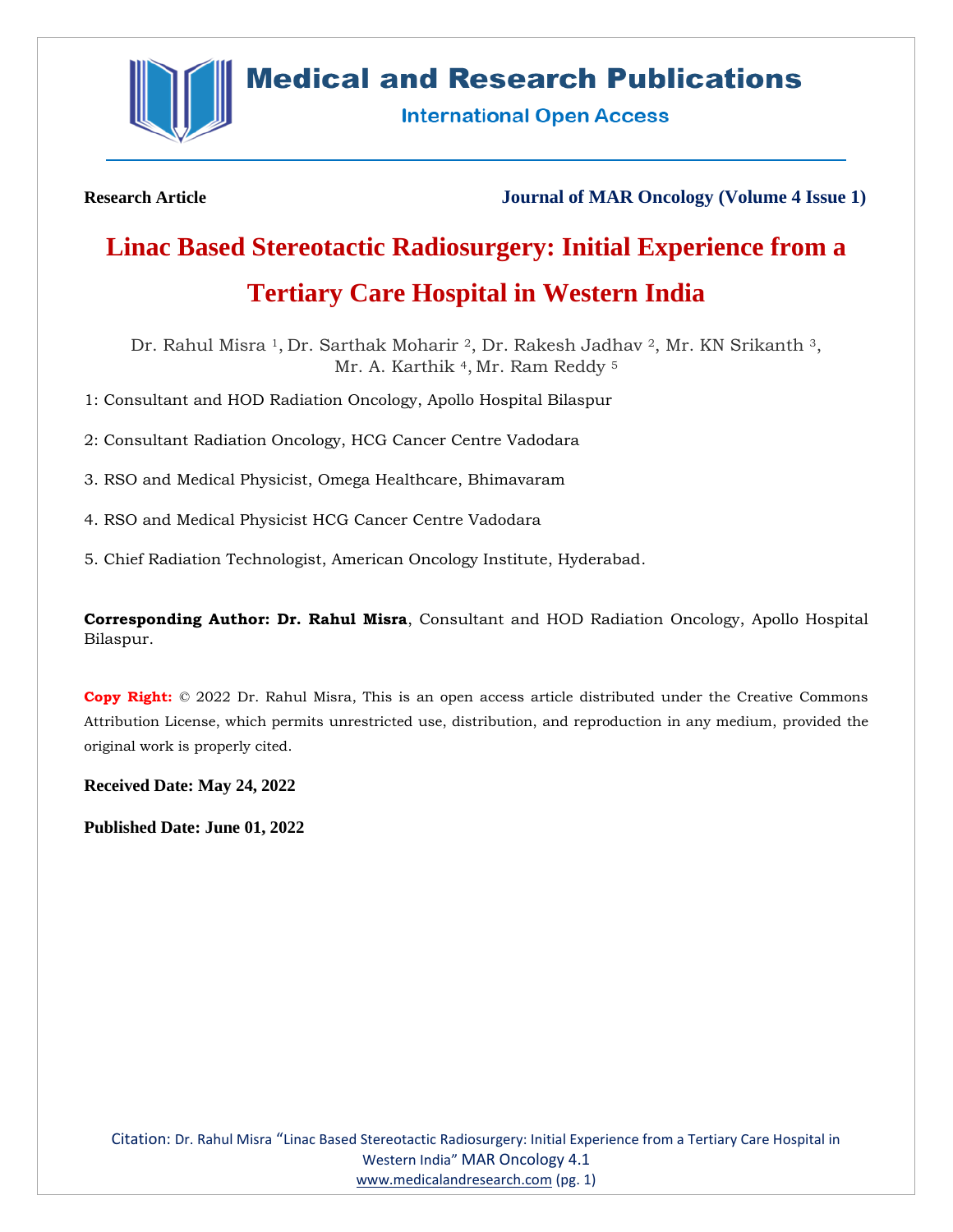### **Introduction**

over the last 2 decades fractionated stereotactic radiosurgery (FSRS) and single fraction radiosurgery have progressively replaced conventional radiotherapy and surgery for tumours located in hard to reach areas. This is because have a steeper dose gradient between the tumor and the surrounding normal tissue.

#### **Materials and methods**

retrospect review of 7 patients treated at HCG cancer centre vadodara were treated with single fraction SRS and FSRS between January 2021 and January 2022 are the subject of this retrospective case series.

Diagnosis was based on histological confirmation, or, on radiological appearance. Indications for treatment included post-operative residual tumor or symptoms in patients who were not candidates for surgery.

Double shell Frameless thermoplastic SRS mask were used for immobilisation. Simulation was done in neutral neck position with 1mm cuts. For majority of cases plain scan was taken, expect for AVM, where planning CT Angio was taken.

All patients were treated via RapidArc VMAT.

Gross target volume (GTV) was defined as the contrast enhancing tumor demonstrated on T1-weighted MRI fused with the simulation CT images with IV contrast. To reduce operator bias three different radiation oncologists contoured the GTV and the final volume was selected based on mutual agreement.

Clinical target volume (CTV) was considered the same as GTV. A 1 mm margin was added to define the planning target volume (PTV). The prescription dose to PTV ranged from 12Gy in 1 fraction to 30Gy/5#.

Choice between FSRT and Single fraction SRS was based on 1. Size of lesion and 2. Proximity to critical OARs.

During treatment delivery, CBCT was taken after every arc was delivered. Setup error within 1mm was accepted and not changed. Setup error over 1 mm required re-setup of patient.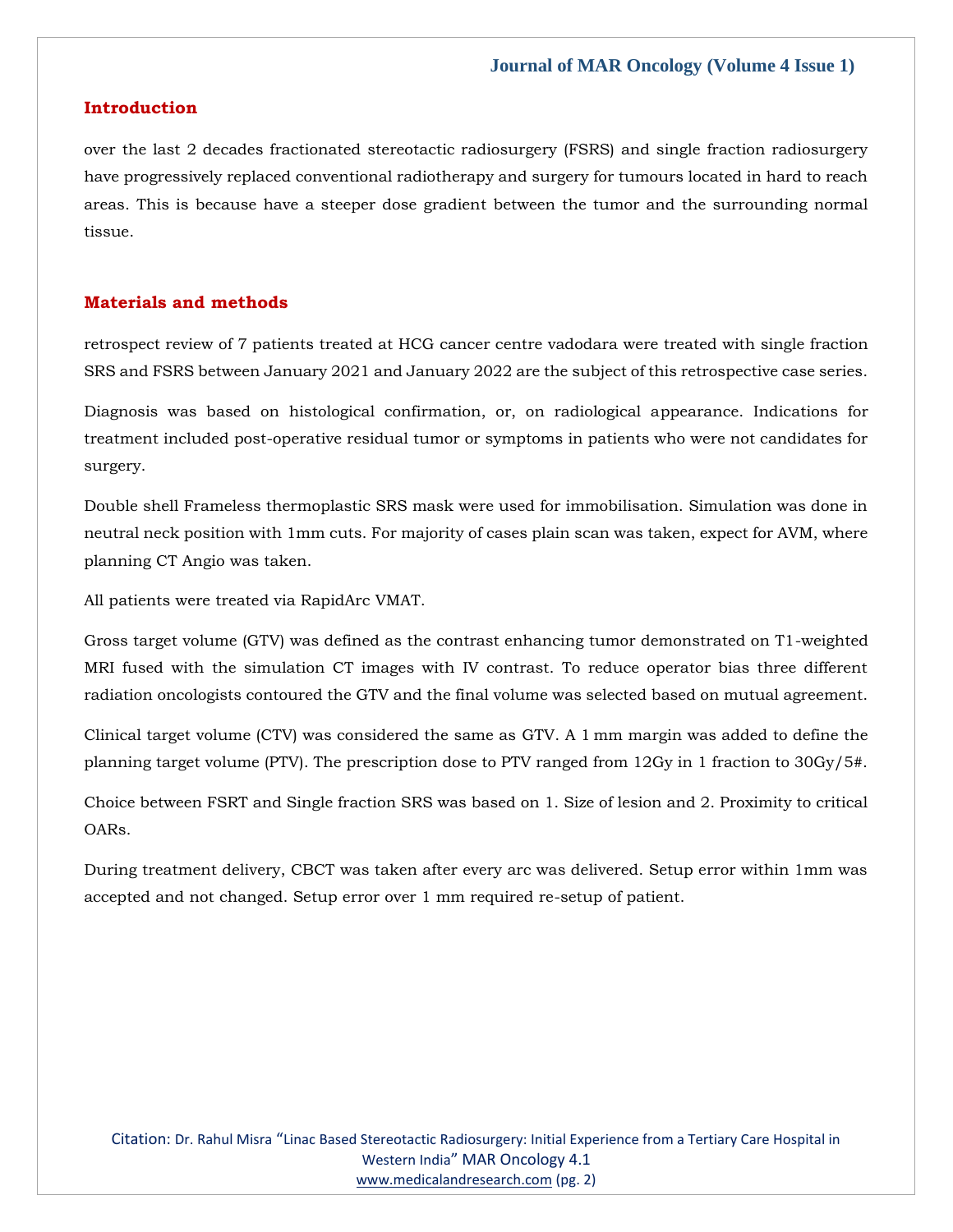## **Journal of MAR Oncology (Volume 4 Issue 1)**

| SR. NO         | <b>SEX</b> | <b>AGE</b> | <b>DIAGNOSIS</b>      | <b>DOSE</b> |
|----------------|------------|------------|-----------------------|-------------|
|                |            |            | METASTATIC CA         |             |
|                | F          | 26         | <b>BREAST</b>         | 16GY/1#     |
| $\overline{2}$ |            |            | <b>VESTIBULAR</b>     |             |
|                | M          | 61         | <b>SCHWANNOMA</b>     | 12GY/1#     |
| 3              |            |            | <b>ABDUCENT NERVE</b> |             |
|                | F          | 26         | <b>SCHWANNOMA</b>     | 13GY/1#     |
| 4              | M          | 29         | RIGHT MCA FED IVM     | 18GY/1#     |
| 5              |            |            | RECC. CA TONGUE       |             |
|                | F          | 48         | WITH BRAIN METS       | 30GY/5#     |
| 6              |            |            | <b>CP ANGLE</b>       |             |
|                | F          | 35         | <b>MENINGIOMA</b>     | 25GY/5#     |
| 7              |            |            | <b>ORBITAL APEX</b>   |             |
|                | M          | 14         | <b>SCHWANNOMA</b>     | 12GY/1#     |
| 8              |            |            | <b>VESTIBULAR</b>     |             |
|                | М          | 48         | <b>SCHWANNOMA</b>     | 18GY/3#     |
| 9              | М          | 50         | <b>NEUROCYTOMA</b>    | 14GY/1#     |

Median age was 35 years (range 14–61). Of the 9 patients included in the study, there were 4 Female patients and 5 male patients. The age ranged from 14 to 61 years with a median age of 35 years.

The lesions treated included meningiomas, vestibular schwannomas, AVM, abducent nerve schwannomas and solitary metastasis. Prior to SRS, 2 patients underwent surgical intervention (surgical resection).

Median clinical target volume was 2.8cc (range 0.7–6.1) and median planning treatment volume was 4.7cc (range 1.3–10.2). Median total dose was 16 Gy (range 12–30). 6 patients received single fraction SRS, while 3 patients received FSRT.

4 patients on follow up demonstrated stable disease or reduction in tumour size. 2 patients died due to systemic metastasis and disease progression, and 2 patients are yet to undergo post treatment imaging. None of the 12 patients had any acute radiation induced toxicity on early follow up. One patient had progression of SNHL at 3 months.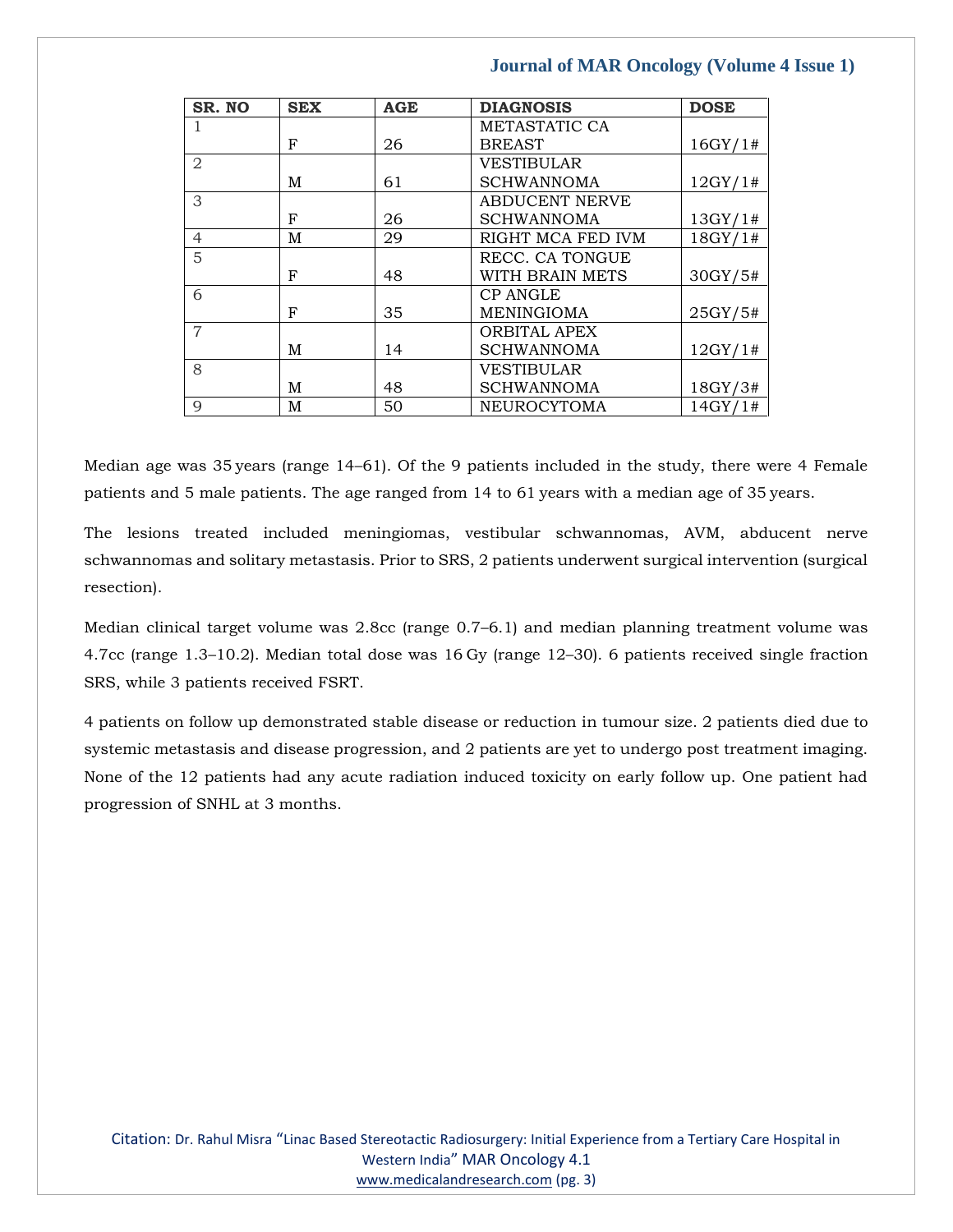## **Journal of MAR Oncology (Volume 4 Issue 1)**



95% ISODOSE



100% ISODOSE

Citation: Dr. Rahul Misra "Linac Based Stereotactic Radiosurgery: Initial Experience from a Tertiary Care Hospital in Western India" MAR Oncology 4.1 [www.medicalandresearch.com](http://www.medicalandresearch.com/) (pg. 4)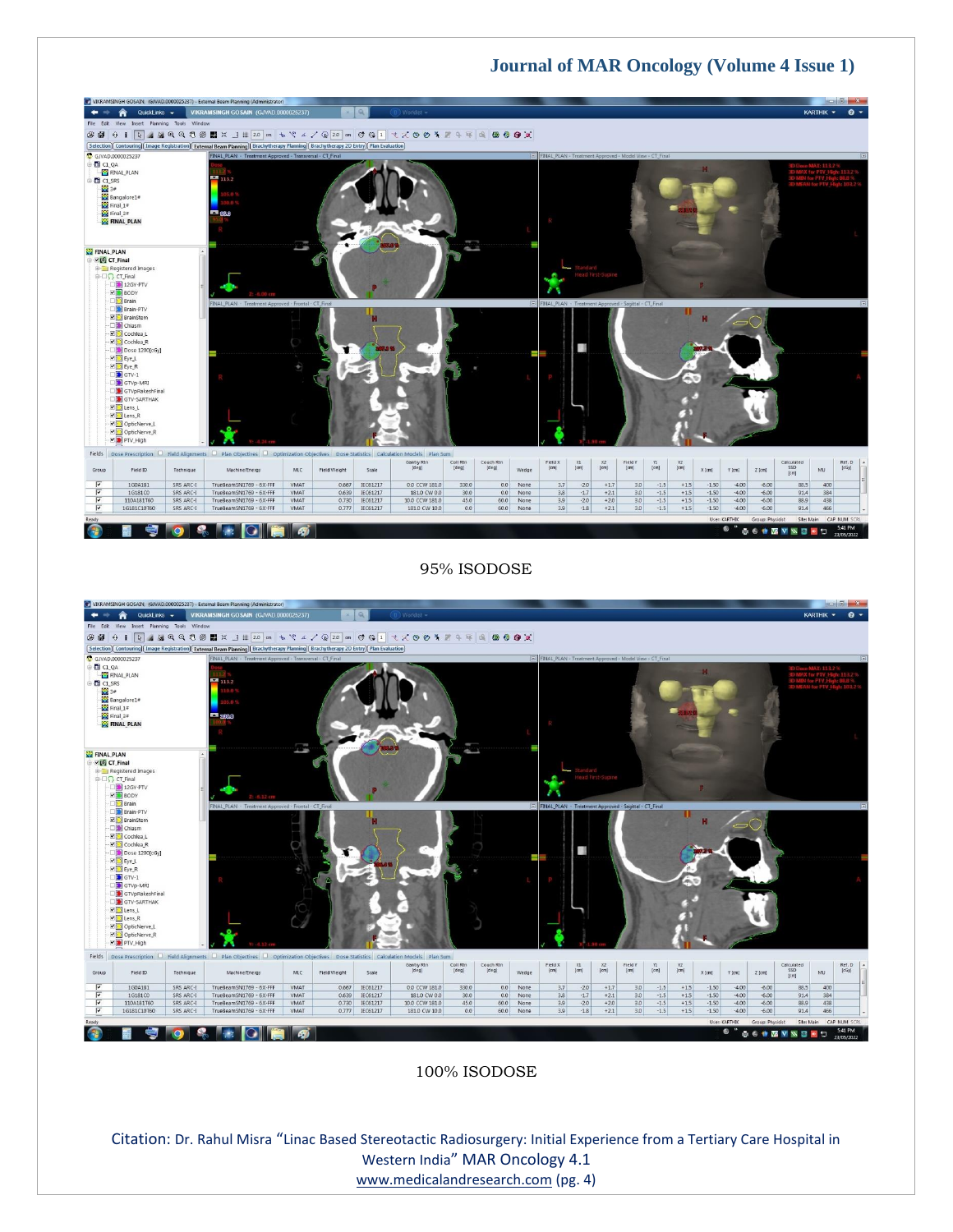# **Journal of MAR Oncology (Volume 4 Issue 1)**



50% ISODOSE

#### **Discussion**

Overall, based on the data in this study, the conclusion can be made that Intensity Modulated SRS can successfully be used to treat intracranial lesions that are difficult to reach surgically.

All patients completed treatment without any acute toxicities and without the need for indoor admission to hospital.

as a valuable option for the management of several intracranial benign tumors with 5 year tumor control rates of 88–98% for meningiomas, 86–97.9% for acoustic neuromas 93–99% for pituitary adenomas and 81.3–100% for craniopharyngiomas.

At our centre, a variety of fractionation regimens are utilized depending on the size and histology of tumour, location and relation to critical OARs.

 $12Gy/1$ #,  $18Gy/3$ # and  $25Gy/5$ # are the more commonly utilised fractionation schedules, since dose tolerance of critical OARs can easily be achieved with this fractionation.

Citation: Dr. Rahul Misra "Linac Based Stereotactic Radiosurgery: Initial Experience from a Tertiary Care Hospital in Western India" MAR Oncology 4.1 [www.medicalandresearch.com](http://www.medicalandresearch.com/) (pg. 5)